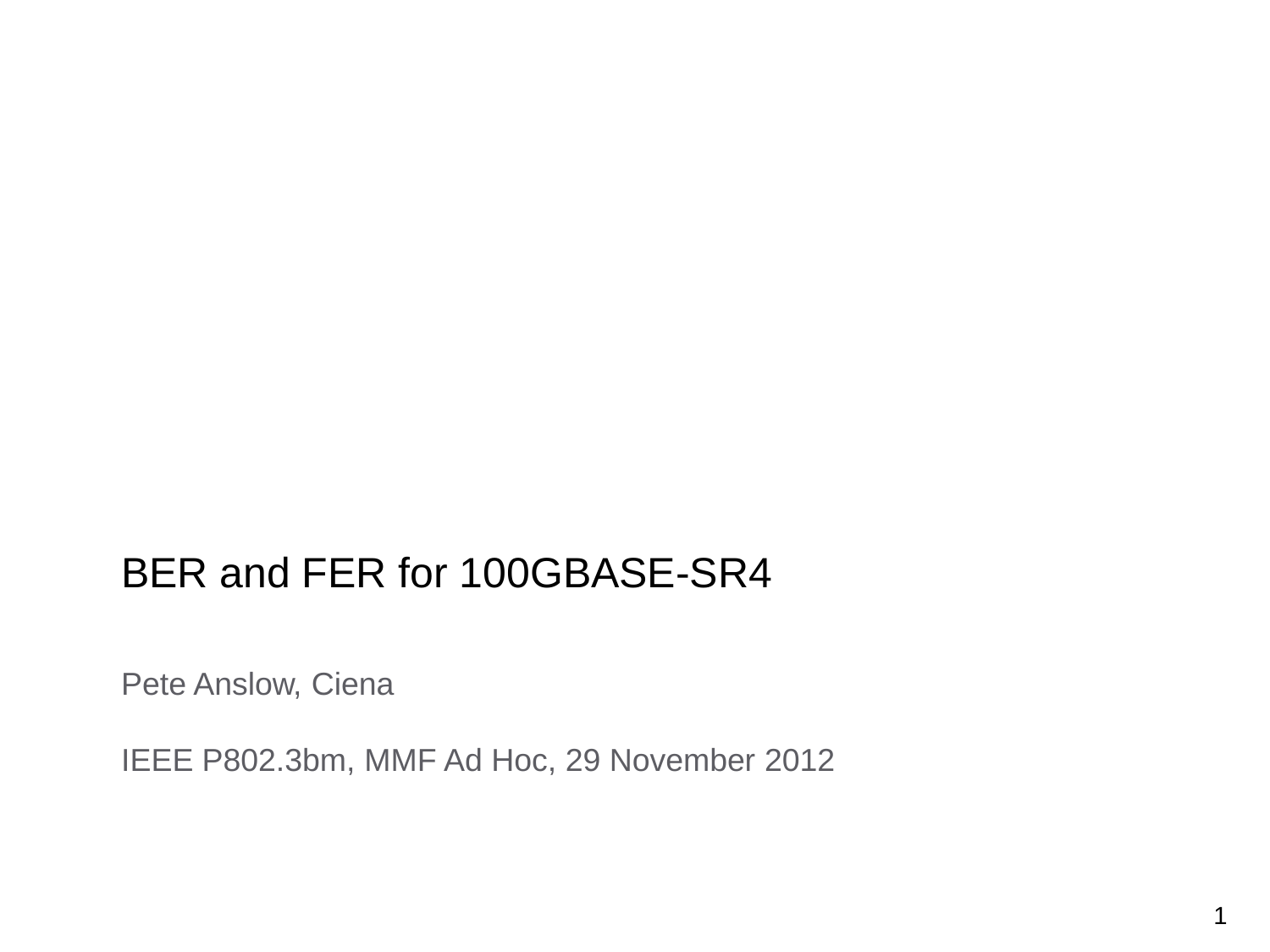#### **Introduction**

There is a growing consensus that the specification for 100GBASE-SR4 (proposed to fulfil the IEEE P802.3bm objective to "Define a 100 Gb/s PHY for operation up to at least 100 m of MMF") should include mandatory FEC.

The FEC scheme that has been widely proposed for this is the RS(528,514) scheme defined in Clause 91 of IEEE P802.3bj D 1.2 for 100GBASE-CR4/KR4 which has a symbol size m of 10 bits and a symbol correction ability t of 7 symbols.

This contribution is aimed at defining what bit error ratio (BER) would be required at the FEC decoder input to meet the objective of "Support a BER better than or equal to 10<sup>-12</sup> at the MAC/PLS service interface"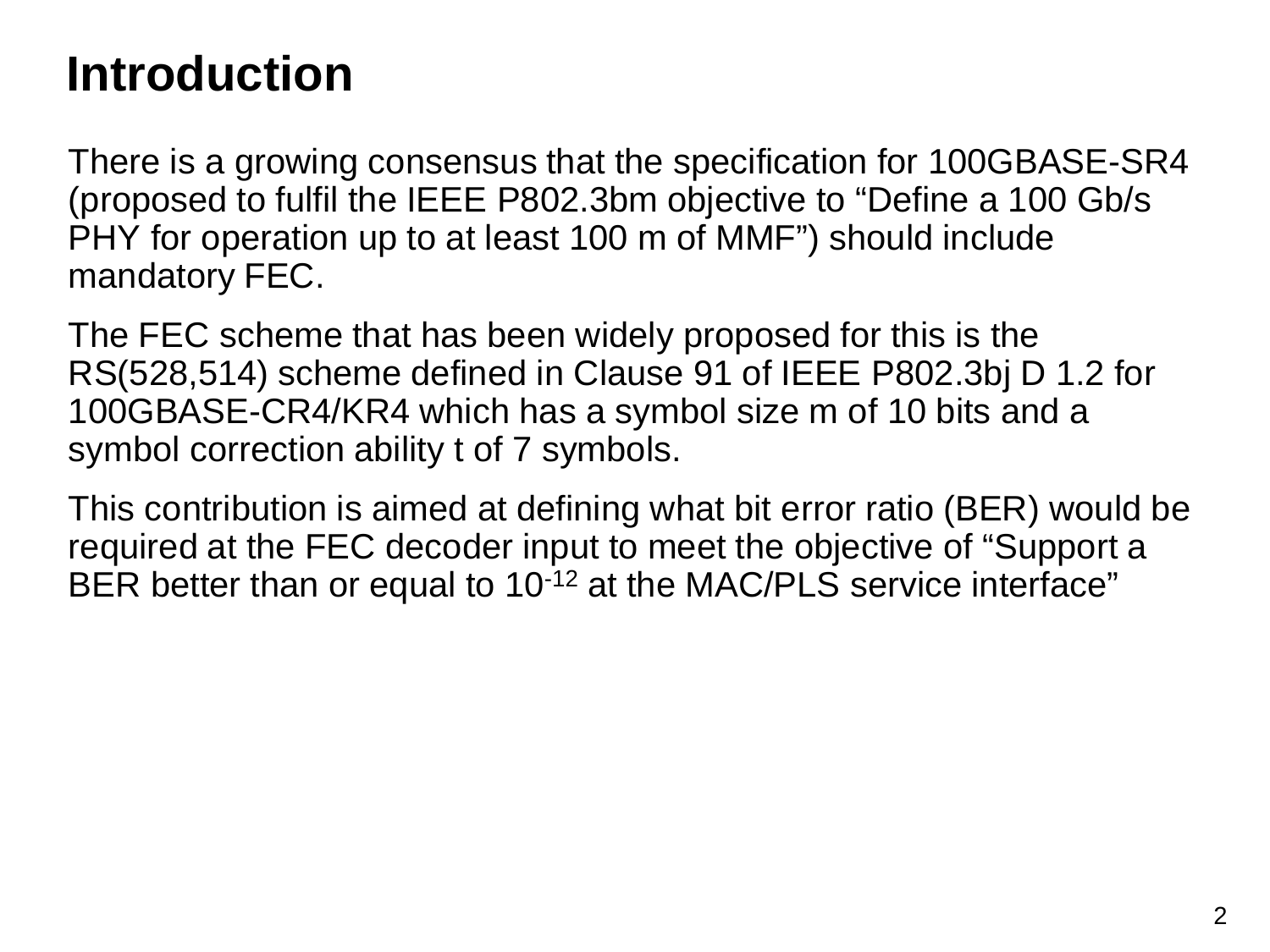# **100GBASE-CR4/KR4/KP4 BER**

The performance targets for 100GBASE-CR4 in Clause 92, 100GBASE-KR4 in Clause 93 and 100GBASE-KP4 in Clause 94 of IEEE P802.3bj D 1.2 are:

- BER at the PMA service interface should be less than 10<sup>-5</sup>
- "For a complete Physical Layer, this specification is considered to be satisfied by a frame error ratio less than  $1.7 \times 10^{-10}$  for 64 octet frames with minimum inter-packet gap."

However, the PMDs mentioned above are expected to operate with a significant occurrence of burst errors due to the equalisation employed in their receivers, which is not expected to be the case for 100GBASE-SR4.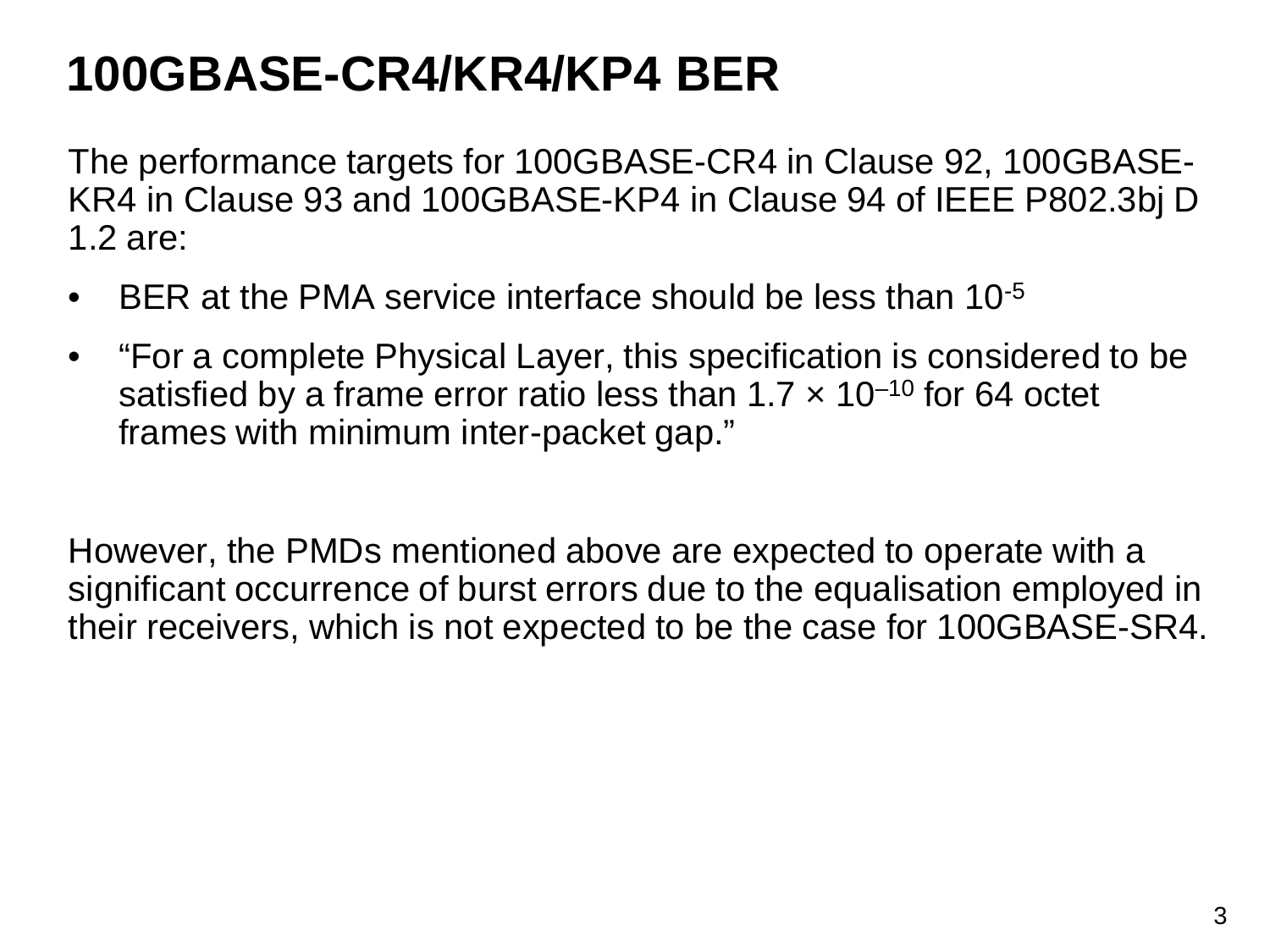# **Size of MAC frames and FEC codewords**

A MAC frame starts with the Destination Address and ends with the frame check sequence. These bits are preceded by the interpacket gap (IPG), 7 octets of preamble and 1 octet of start-of-frame delimiter (SFD).



The first octet of the preamble is mapped to a start control character by the RS and is always aligned to the start of a 64-bit block. Consequently, a 64 octet frame will be encoded as a Start 64-bit block (which contains the Preamble and SFD), followed by eight 64-bit blocks containing the MAC frame, followed by a Terminate 64-bit block containing 7 Idle control characters – 10 64-bit blocks in all with minimum interpacket gap.

The Clause 91 FEC codeword contains eighty 64-bit blocks.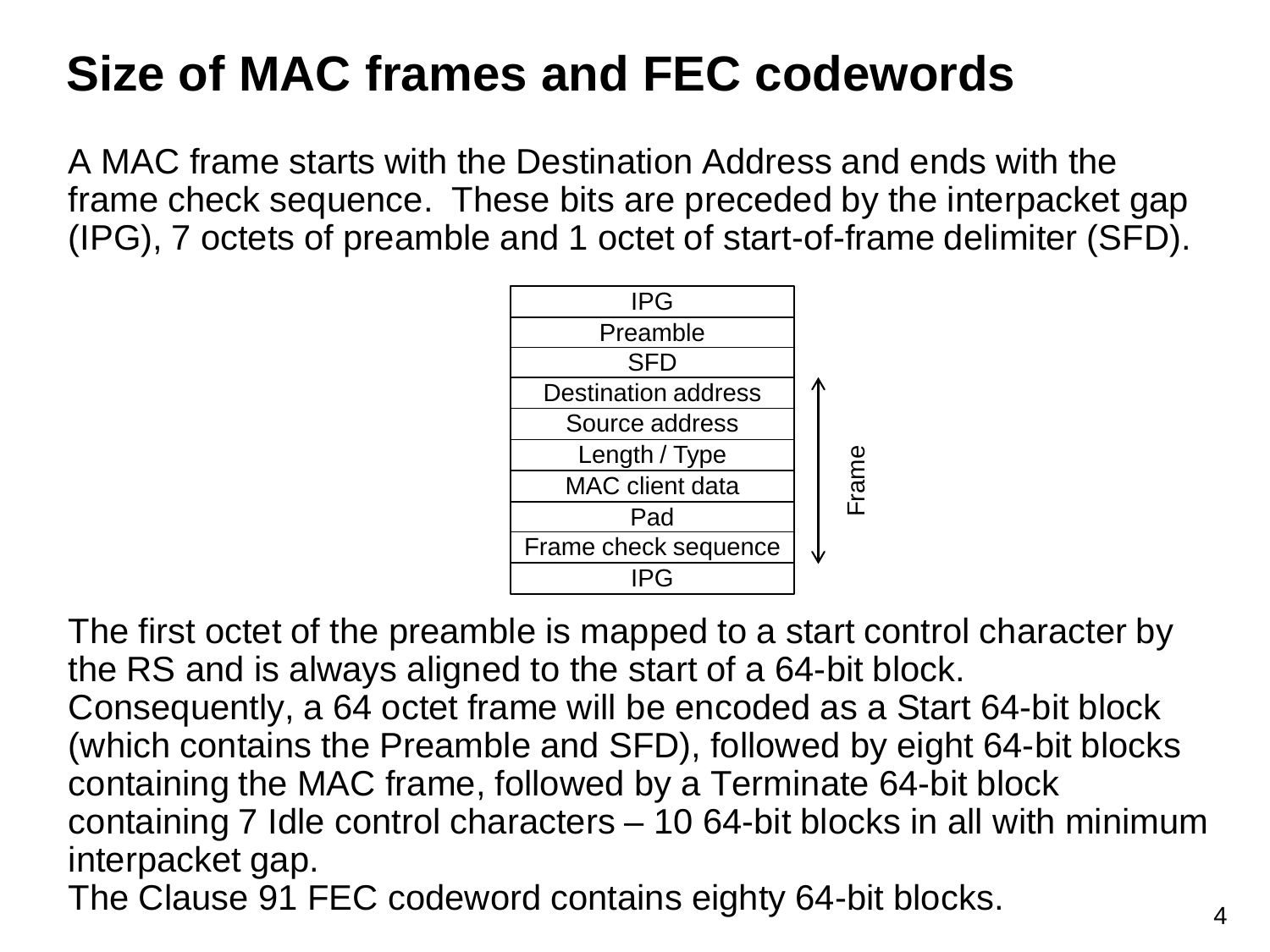# **Errors causing a frame to be dropped**

As described on the previous slide, a 64 octet MAC frame with minimum interpacket gap after 64B/66B coding is a Start block, 8 data blocks and a terminate block.



According to the definition of "R\_TYPE" in 82.2.18.2.3, Start is recognised as "a sync header of 10 and a block type field of 0x78" and Terminate is recognised as "a sync header of 10, a block type field of 0x87, 0x99, 0xAA, 0xB4, 0xCC, 0xD2, 0xE1 or 0xFF and all control characters are valid"

Therefore, with 64B/66B coding a frame will be dropped if there is an error in  $8 \times 66$  bits for the data blocks  $+ 10$  bits in the Start block  $+ 66$  bits for the terminate block  $= 604$  bits. Because of the error multiplication in the descrambler, it will also be dropped if there were errors in 16 of the preceding 58 bits, making a total of 620 bits that must be correct at the descrambler input per frame.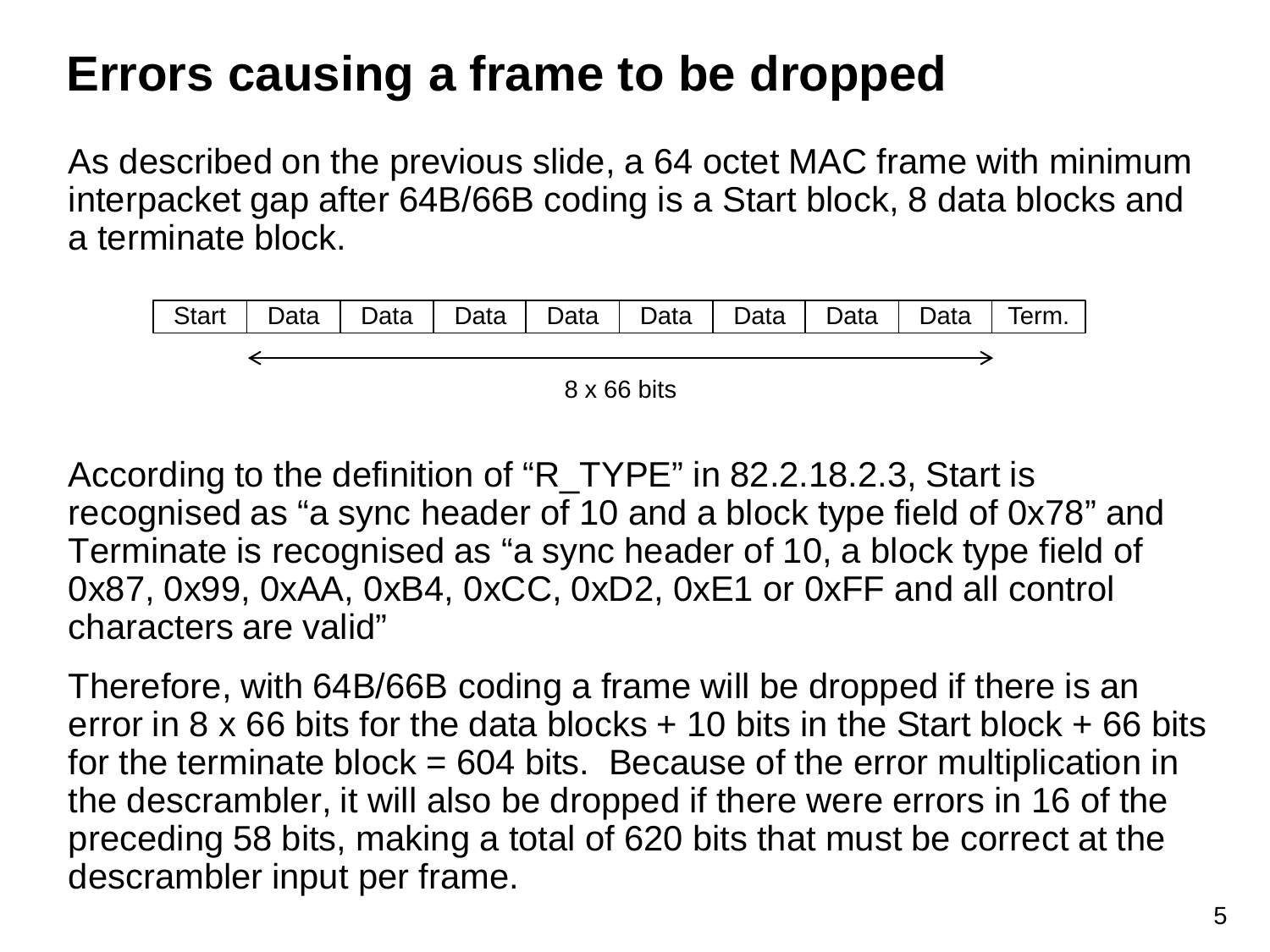### **Bad Mac frames per bad FEC codeword**

If a FEC codeword is uncorrectable and marked as bad, this will affect all of the 64 octet frames that are wholly or partially contained in the FEC codeword. There are two cases to consider:

If the first 64-bit block of the FEC codeword is a Start block. Here the FEC codeword contains exactly 8 MAC frames with minimum IPG. But, there may be errors in the last 64-bit block of the codeword and the error multiplication of the de-scrambler will sometimes cause errors in the first 64-bit block from the next codeword, resulting in 9 affected MAC frames.

If the first 64-bit block is not a Start block, then the FEC codeword will overlap with parts of 9 MAC frames. In this case there will be at least one 64-bit block with no uncorrected errors at the end of the last affected MAC frame, so the error multiplication of the de-scrambler will not affect the next frame, resulting in 9 affected MAC frames.

The result of this is that:

$$
FER = CER * (1 + 1/8) = CER * 1.125 \tag{1}
$$

Where FER is the MAC frame error ratio and CER is the FEC codeword error ratio. This equation is in accordance with the relationship between FER and CER derived in slide 7 of [brown\\_3bj\\_02\\_0912](http://www.ieee802.org/3/bj/public/sep12/brown_3bj_02_0912.pdf)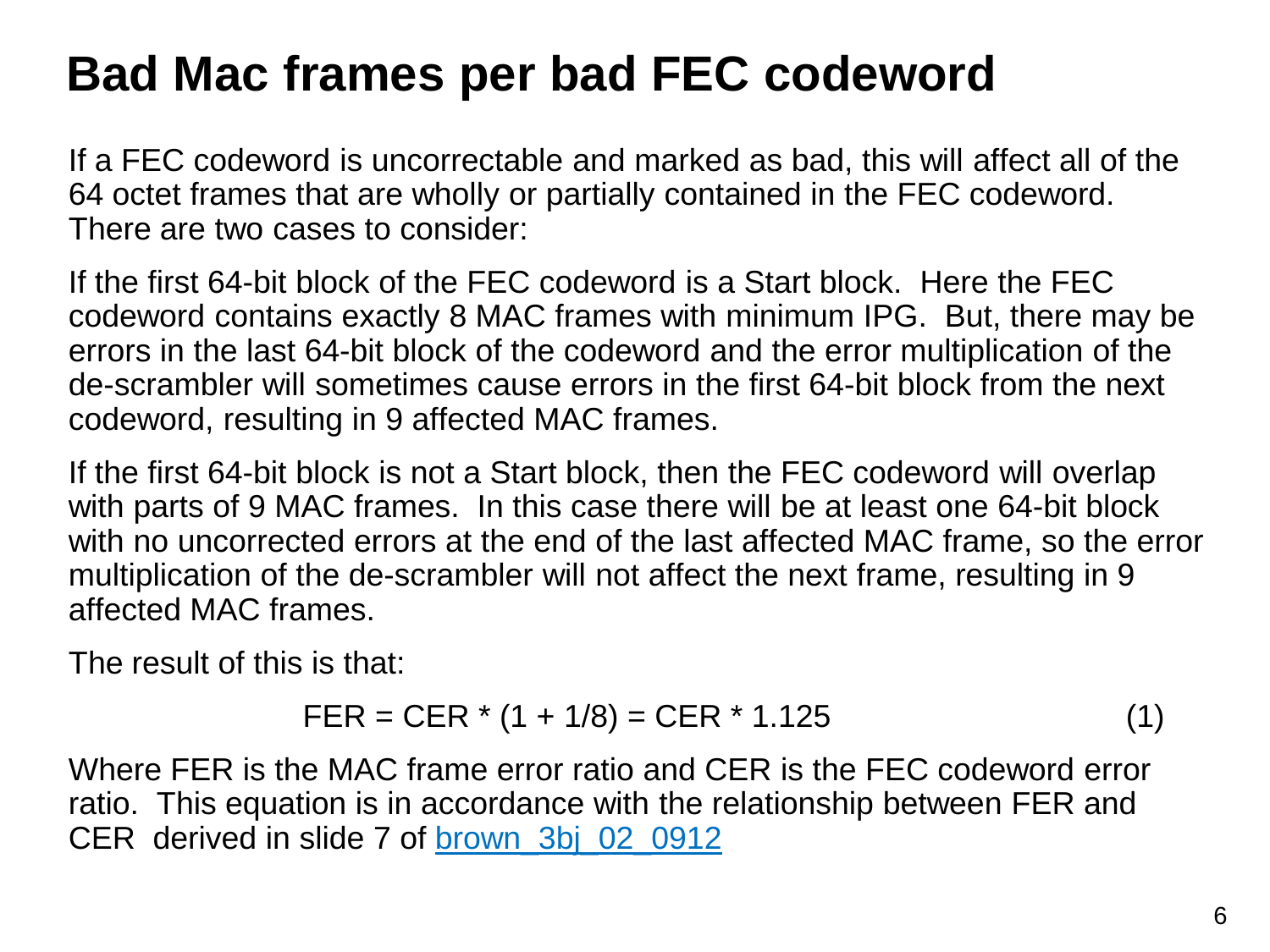#### **FEC equations**

 $RS(528,514)$ ,  $m = 10$ ,  $t = 7$  FEC corrects 7 or less symbol errors in a FEC codeword, so when uncorrected errors appear, there are 8 or more uncorrected symbols in the output FEC codeword.

If the input BER is BER $_{in}$ , then the input symbol error ratio (or the probability that an input symbol contains errors)  $SER_{in}$  is given by:

$$
SER_{in} = 1-(1-BER_{in})^{10} \approx 10 \times BER_{in} \text{ (for small BER}_{in} \text{)} \tag{2}
$$

The codeword error ratio (the probability of an uncorrectable FEC codeword) is:

$$
CER = \sum_{i=8}^{528} {528 \choose i} SER_{in}^{i} (1 - SER_{in})^{528-i}
$$
 (3)

The output SER (probability that a symbol is not corrected) and BER are:

$$
SER_{\text{out}} = \sum_{i=8}^{528} \frac{i}{528} {528 \choose i} SER_{\text{in}}^{i} (1-SER_{\text{in}})^{528-i}
$$
 (4)

7

$$
BER_{\text{out}} = SER_{\text{out}} \times \frac{BER_{\text{in}}}{SER_{\text{in}}} \approx \frac{SER_{\text{out}}}{10} \text{ (for small BER}_{\text{in}}\text{)} \tag{5}
$$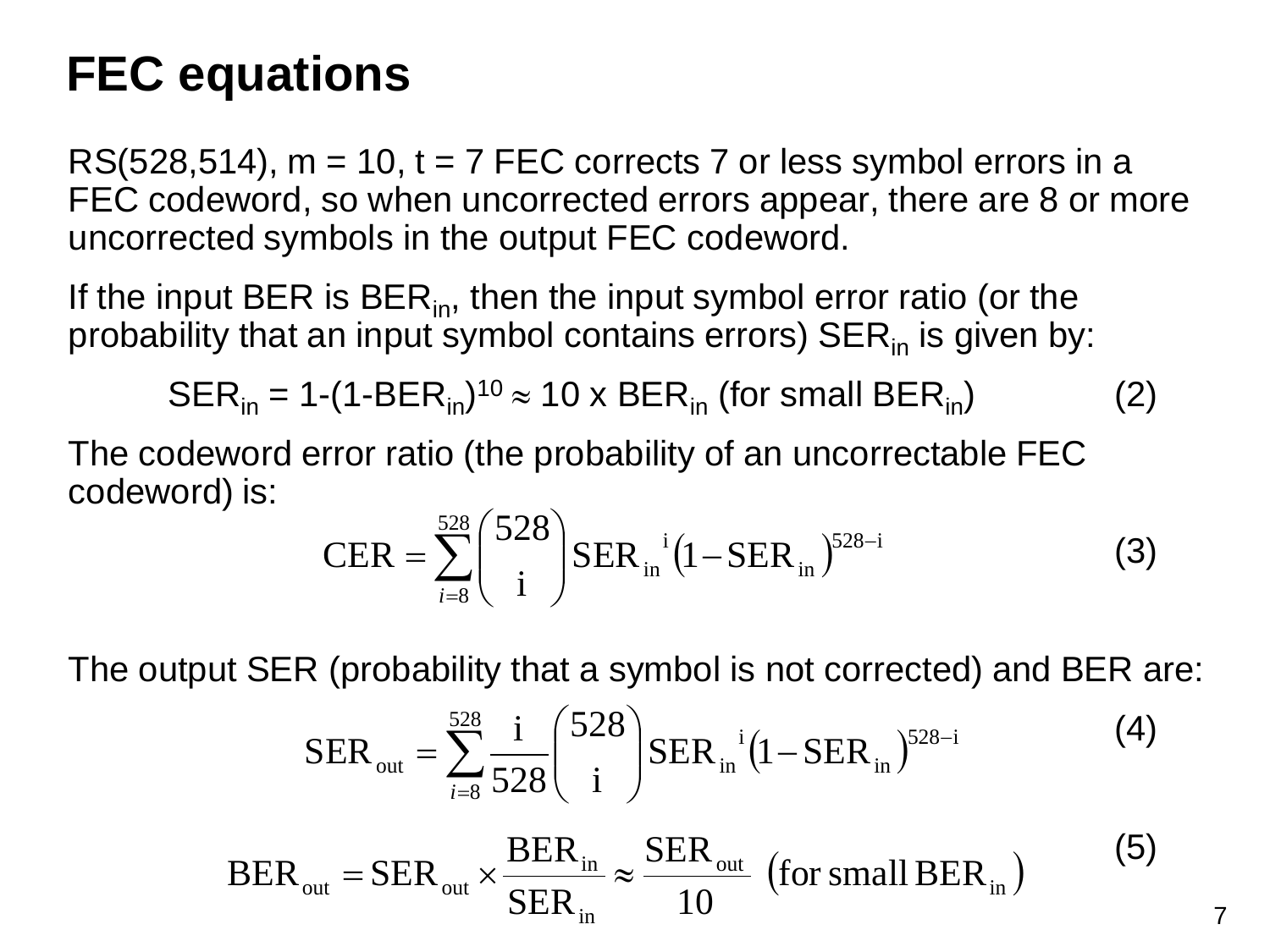# **Calculation options 1**

- A) Base the calculation on a BER in to BER out through the processing. Using equations 2, 4 and 5, and accounting for the 3 x error multiplication in the de-scrambler a BER $_{out}$  of 10<sup>-12</sup> is a BER after FEC correction of 3.33 x 10<sup>-13</sup> which requires a BER<sub>in</sub> =  $4.57E-5$ which is a Q of 3.91 and  $10Log(Qo/Qi) = 2.55 dB$ But this ignores uncorrectable FEC codewords being marked as bad.
- B) Base the frame error ratio (FER) calculation on the probability a MAC frame is dropped for standard 64B/66B coding. If the errors are distributed randomly, then the FER is given by:

 $FER = 10^{-12} \times size\_of\_bits\_must\_be\_correct$  (6)

So, for the slide 5 frame (620 bits), FER =  $10^{-12}$  x 620 = 6.20 x 10<sup>-10</sup>

Using equations 2, 3 and 1 for FER = 6.20 x 10<sup>-10</sup> requires a BER<sub>in</sub> = 5.15E-5 which is a Q of 3.88 and  $10Log(Qo/Qi) = 2.58$  dB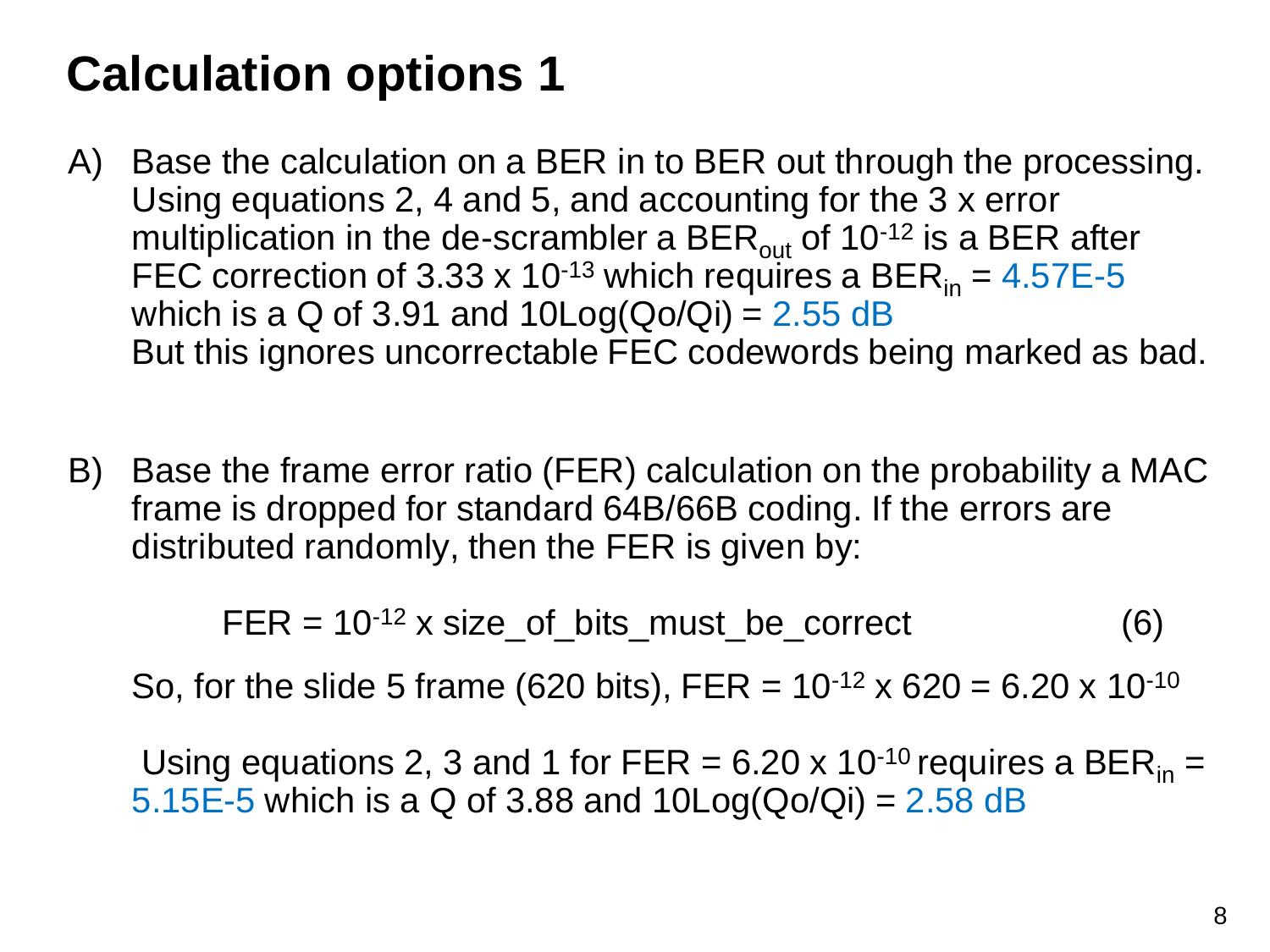# **Calculation options 2**

C) Base the frame error ratio (FER) calculation on the probability a MAC frame alone contains errors for standard 64B/66B coding. If the errors are distributed randomly, then the FER is given by:

$$
FER = 10^{-12} \times size\_of\_frame
$$
 (7)

So, for a 64 octet frame (512 bits), FER =  $10^{-12}$  x 512 = 5.12 x 10<sup>-10</sup>

Using equations 2, 3 and 1 for FER =  $5.12 \times 10^{-10}$  requires a BER<sub>in</sub> = 5.02E-5 which is a Q of 3.89 and  $10Log(Qo/Qi) = 2.57$  dB

D) Equation 1 takes "with minimum inter-packet gap" to mean after any idle characters that can be deleted have been. If, alternatively, it is taken to mean that the 96 bit interpacket gap from Table 4-2 is preserved on average, then equation 1 changes to:

 $FER = CER * (1 + 84/640) = CER * 1.13125$ 

However, this is a small change and none of the results for options B or C changes significantly.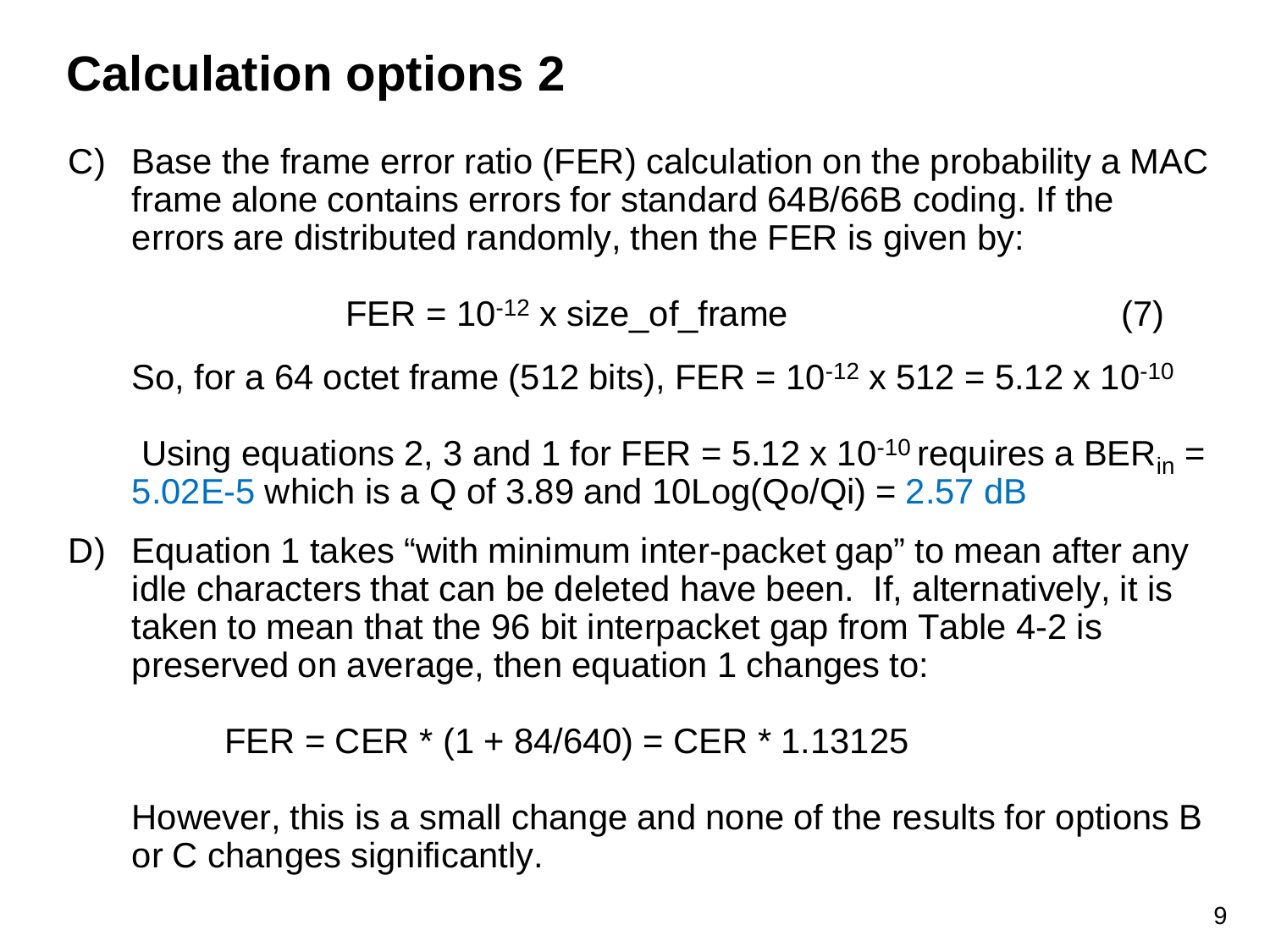#### **800 octet frames**

Basing the calculation on 800 octet frames as per 10GBASE-T, equation 7 gives an FER of 6.4  $\times$  10<sup>-9</sup>. Equation 1 becomes:

FER = CER  $*$  (1 + 816/640) = CER  $*$  2.275

Equations 2 and 3 for FER =  $6.4 \times 10^{-9}$  requires a BER<sub>in</sub> =  $6.36E$ -5 which is a Q of 3.83 and  $10Log(Qo/Qi) = 2.64 dB$ 

This is an improvement of 0.07 dB over the result of option C, but is much less defendable as minimum size frames will give a worse result.

It seems better to stay with 64 octet frames (the smallest allowed) and accept the 0.07 dB reduction in performance.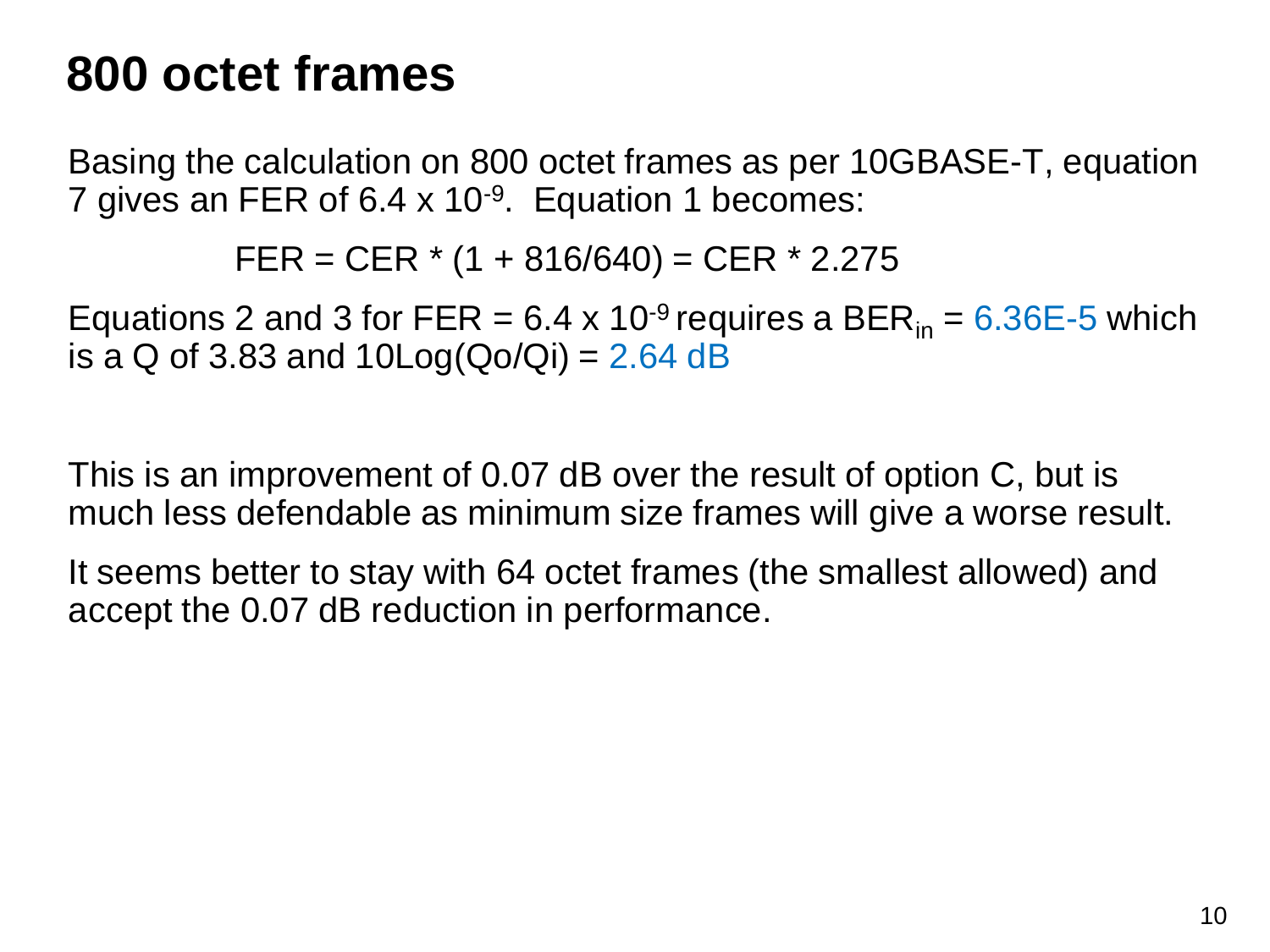# **The effect of FEC on margin**

For a receiver limited by Gaussian receiver noise, a margin of  $\approx 0.5$  dB is required to give a BER of 1E-15 rather than the spec limit of 1E-12.

With the addition of RS(528,514) FEC, the same 0.5 dB margin takes the BER from 1E-12 to  $\approx$  1E-19



**Gaussian noise model**



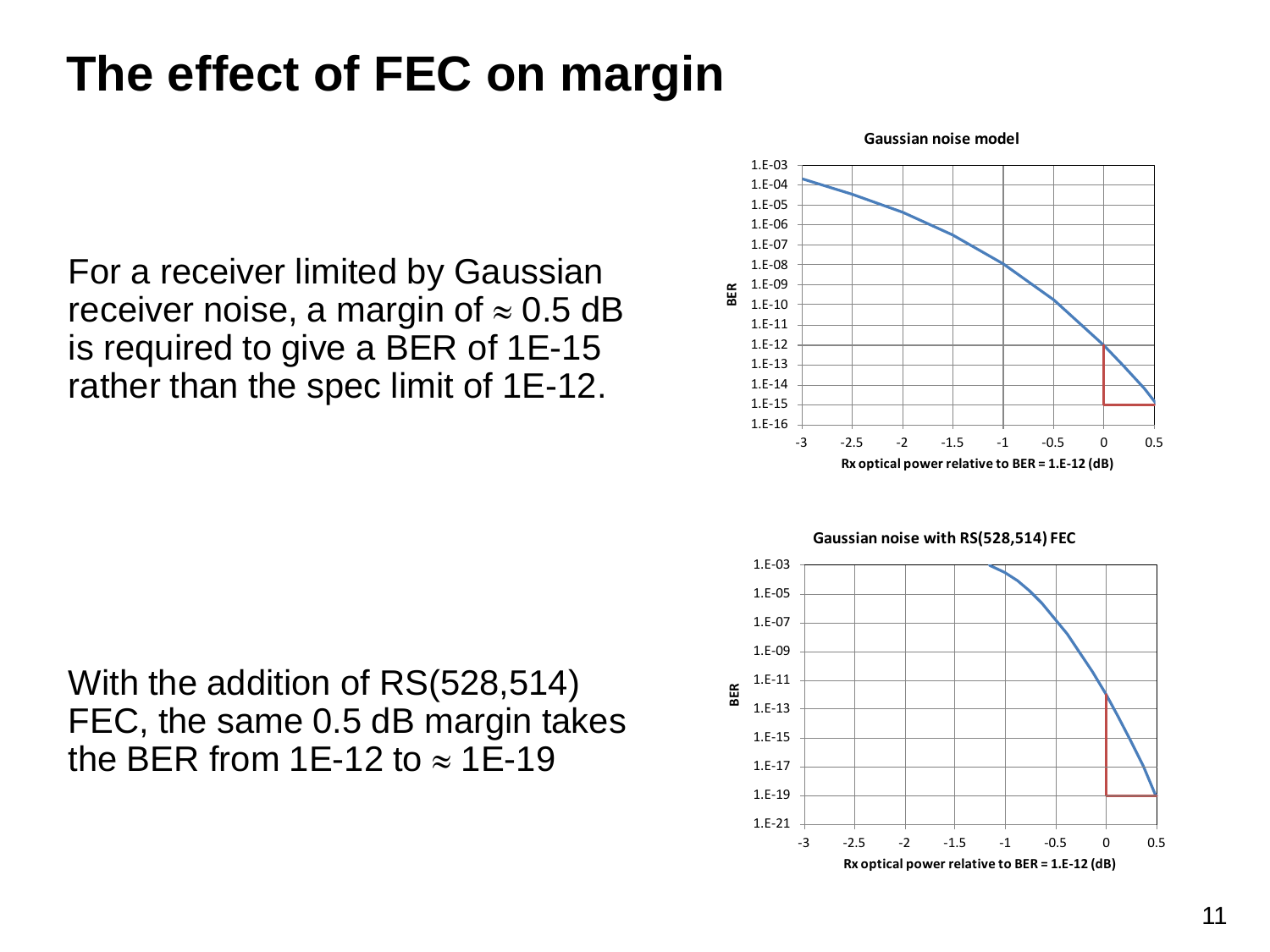### **Conclusion**

All three calculation options A, B and C give similar results with only 0.03 dB between them.

Option A ignores uncorrectable FEC codewords being marked as bad.

Between options B and C, B seems more correct as even with 64B/66B coded data, frames containing errors are dropped rather than being passed through with errors.

Between options B and C, C is very slightly more conservative so it is proposed to base the 100GBASE-SR4 requirements (if the RS(528,514) scheme defined in Clause 91 of IEEE P802.3bj is adopted) on:

- BER at the PMA service interface should be less than  $5 \times 10^{-5}$
- "For a complete Physical Layer, this specification is considered to be satisfied by a frame error ratio less than  $5.12 \times 10^{-10}$  for 64 octet frames with minimum inter-packet gap."